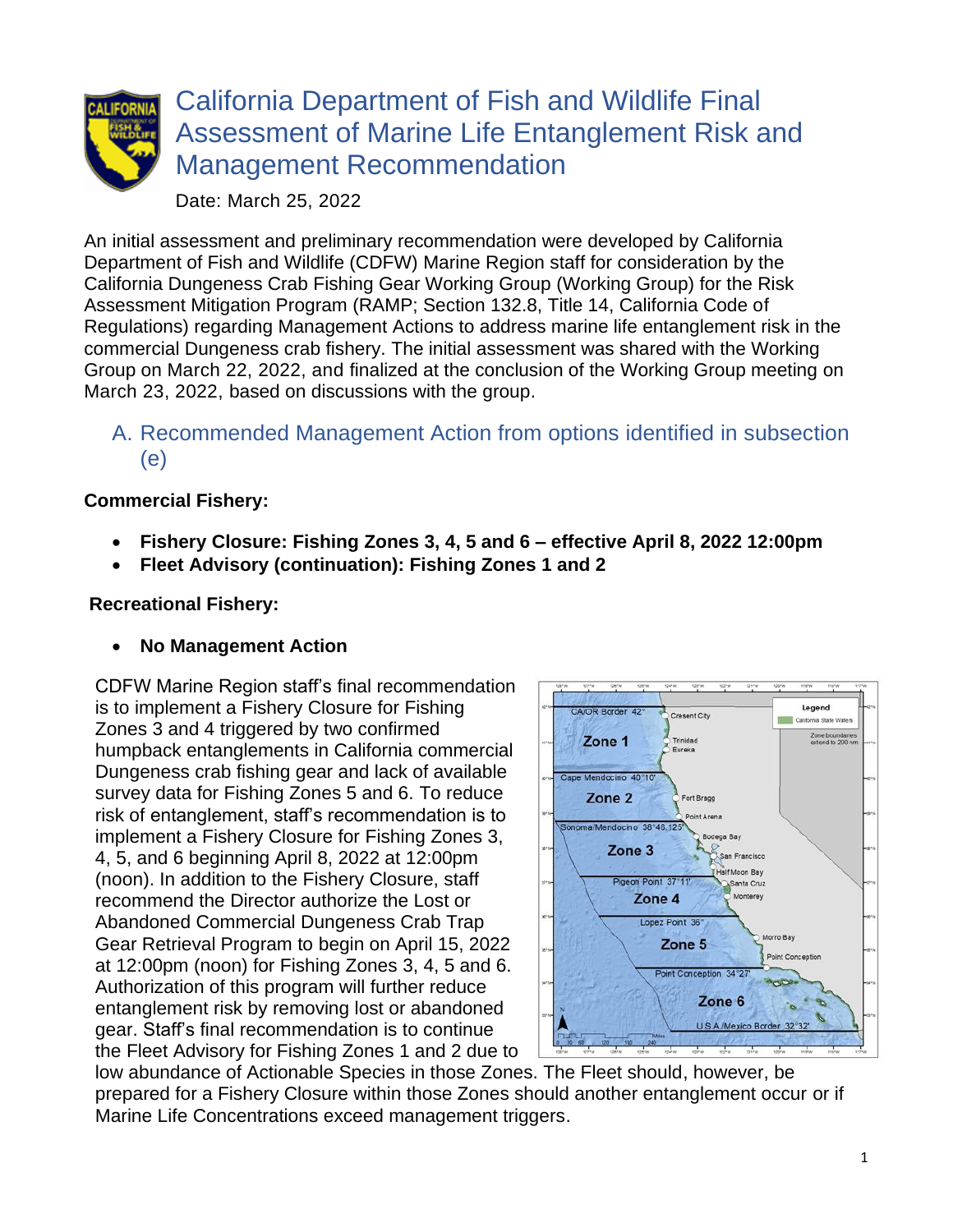Rationale: One humpback entanglement in Fishing Zone 3 was first reported on March 11, 2022, and confirmed in California commercial Dungeness crab gear on March 17, 2022, and a second entanglement confirmed in California commercial Dungeness crab gear was reported in Fishing Zone 4 on March 19, 2022. In addition, a management action is triggered by lack of recent RAMP approved survey data for Fishing Zones 5 and 6. A third humpback whale entanglement reported on March 21, 2022, is currently being reviewed by NMFS, but is currently considered an unconfirmed report, and therefore does not trigger action under RAMP. Due to RAMP entanglement triggers being reached and in anticipation of increasing risk due to migrating humpback and blue whales, a closure will help minimize additional entanglement risk in Fishing Zones 3, 4, 5 and 6.

By recommending a closure date of 12:00pm on April 8, 2022, CDFW is providing additional notice to the fleet (72 hours is the minimum required under the RAMP regulations). The twoweek period between the Director's anticipated determination and the closure date is intended to accommodate spring weather conditions which may constrain the ability of some vessels to remove trap gear. While the Working Group declined to provide a formal management action recommendation for the Director's consideration, during their March 23, 2022 meeting, some members supported and one member opposed CDFW's Initial Recommendation. Working Group members expressed differing opinions regarding the appropriate amount of time between the Director's determination and the closure date, with some members wanting the closure to include a provision for weather delays and some wanting an earlier closure to minimize risk as quickly as feasible.

It is anticipated that fishing effort will continue to decline into the spring months, however arrivals of humpback and blue whales will increase, and the Fleet should be prepared to modify fishing operations to minimize risk of entanglement in Fishing Zones 1 and 2. CDFW anticipates that humpback whale migrations to California waters will increase over the coming weeks and reminds fisherman to use [best fishing practices](https://nrm.dfg.ca.gov/FileHandler.ashx?DocumentID=195428&inline) to minimize risk of entanglement as whales begin to arrive in Zones that remain open to fishing. The recreational crab fishery is not subject to a restriction at this time because Marine Life Concentration triggers have not been reached. The recreational fleet should however implement best practices and remove all gear promptly once they no longer intend to fish for crab to further minimize risk of entanglement. If Marine Life Concentration triggers are reached during a future risk assessment, the Director may implement a trap restriction for the recreational fishery either by Zone or statewide.

CDFW will continue to monitor all available data to inform the next risk assessment (expected to occur on or around April 15, 2022).

#### B. Marine life entanglement risk, relative to the triggers in subsection (c)

Confirmed Entanglements in California Commercial Dungeness Crab Gear

- During the current Fishing Season: 2 humpback whales
- During the current calendar year: 2 humpback whales
- During the 2021 calendar year: 1 humpback whale

Confirmed Entanglements in Unknown Fishing Gear reported from California:

• During the current Fishing Season: 1 humpback whale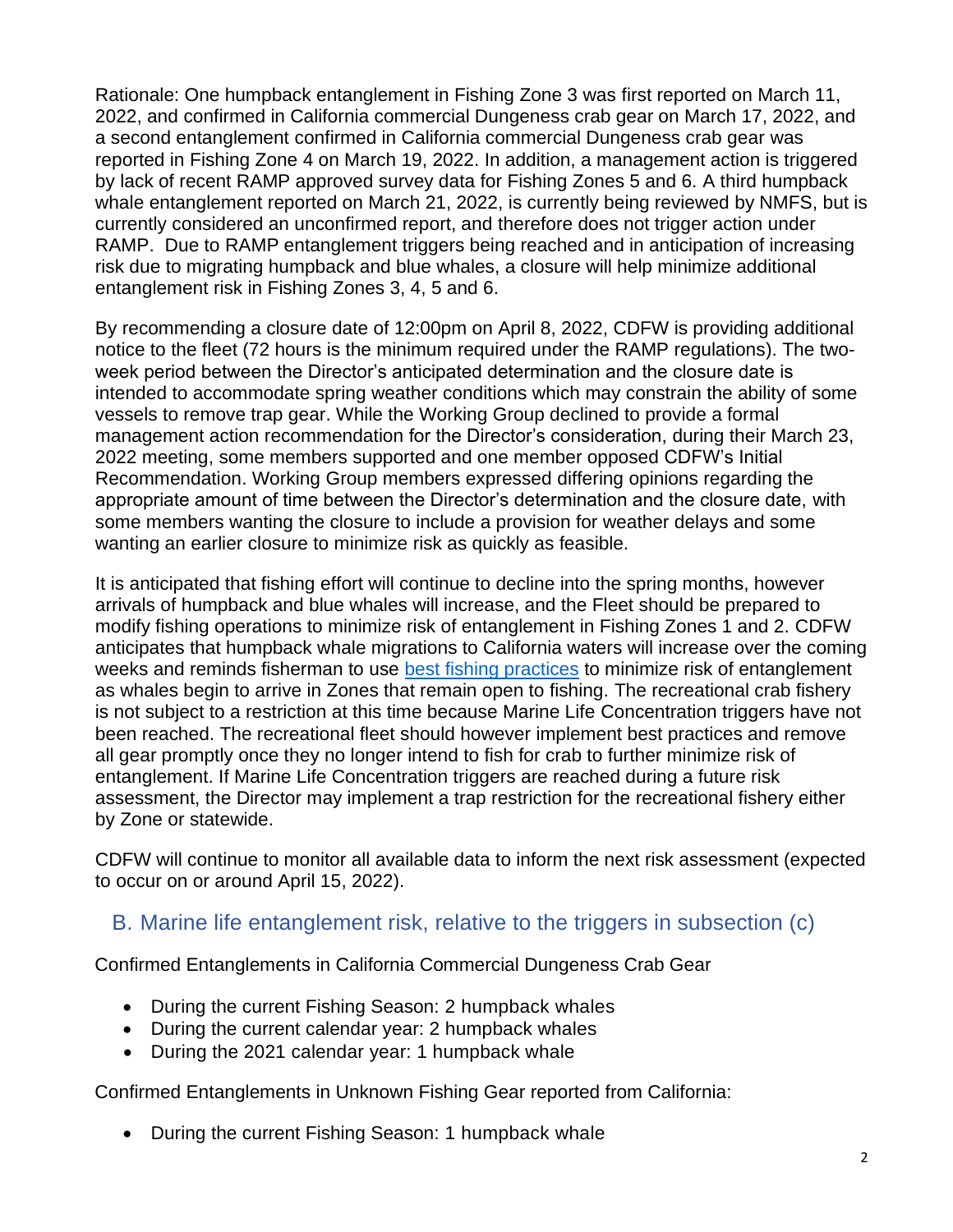- During the current calendar year: 1 humpback whale
- During the 2021 calendar year: 3 humpback whales

Marine Life Concentrations Surveys and/or Satellite Telemetry Observations:

- **Fishing Zone 1, 2, 3 and 4:** No Management Action triggers reached
- **Fishing Zone 5 and 6:** No current data are available for these Zones, which triggers management response under RAMP (c)(2)(B)(1).
- C. Scope of elevated risk based on Management Considerations in subsection (d)

Section 132.8(d)(2): Information from NOAA

• No additional information was made available for this risk assessment

Section 132.8(d)(3): Effectiveness of management measures to reduce entanglement risk

- Fleet Advisory: given the confirmed gear types (CA commercial Dungeness crab) involved in the entanglements, a Fleet Advisory will not sufficiently protect the Actionable Species within the Fishing Grounds.
- Fishing Depth Constraint: given the low abundance of humpback whales in the Fishing Grounds, it is not possible to identify an appropriate depth-based closure which would reduce co-occurrence between humpback whales and commercial Dungeness crab fishing gear. Therefore, implementing a depth constraint would not be an effective management measure.
- Fishery Closures or Vertical Line Reductions: given the recent entanglements in CA commercial Dungeness crab fishing gear, a Fishery closure is likely to provide the most protection for Actionable Species within the Fishing Grounds.
- Alternative Gear: No gear is currently authorized for use and one request is currently under evaluation.

Section 132.8(d)(4): Total economic impact to the fleet and fishing communities

• A fishery closure will have economic costs to the commercial fishery but given the elevated entanglement risk, a closure is warranted to prevent longer term loss of fishing opportunity.

Section 132.8(d)(5): Data availability within and across Fishing Zones

• CDFW aerial survey data are available for Fishing Zones 1, 2, 3 and 4. MBWW data are available for Fishing Zone 4.

Section 132.8(d)(6): Known historic marine life migration patterns

• Aerial surveys and MBWW indicate relatively few humpback whales, which